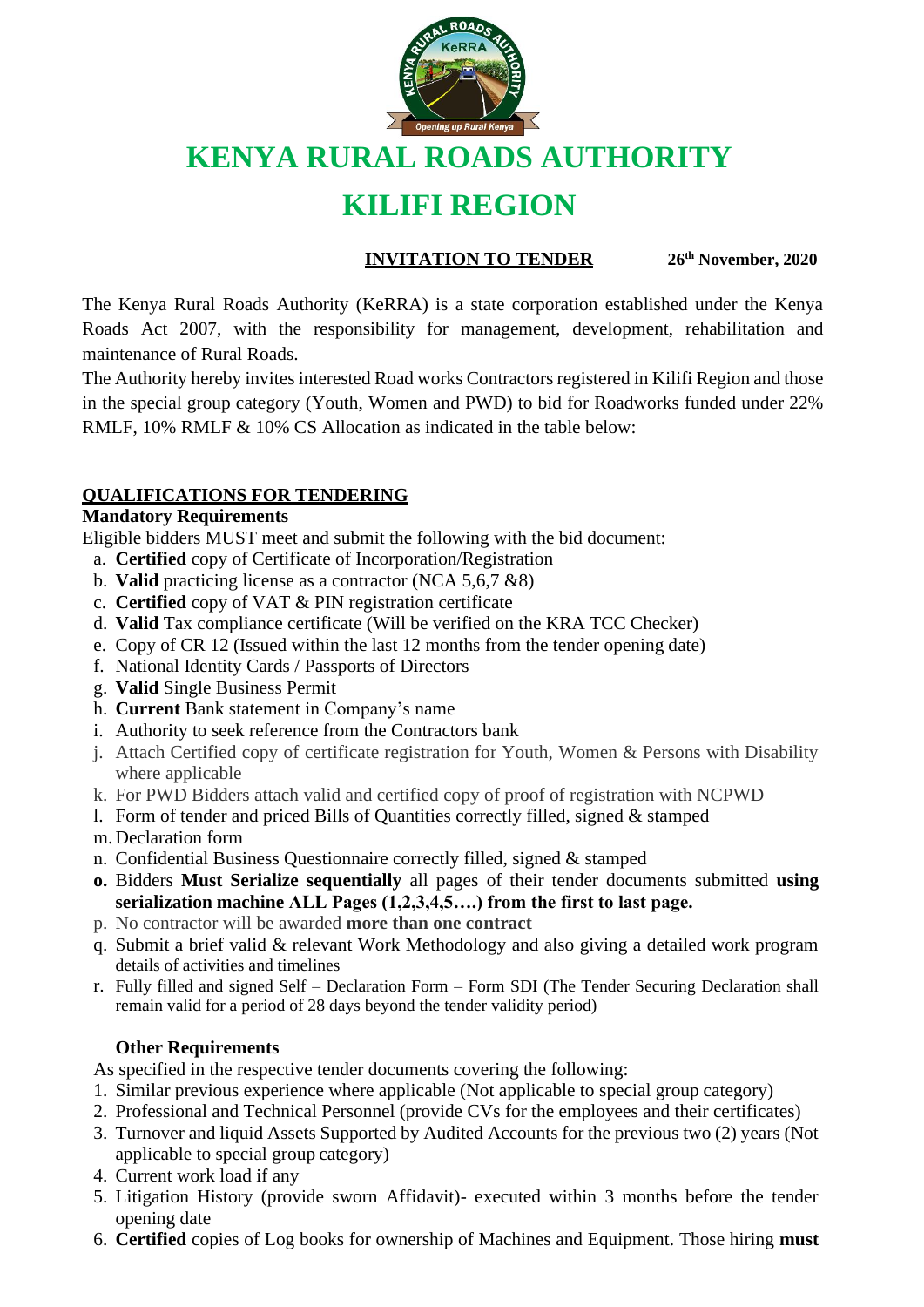provide **certified** copies of Lease Agreements

- a. Any form of Canvassing will lead to disqualification
- **b.** Subsequent to presidential directives issued on the COVID-19 Pandemic there shall be no pre-tender site visit, bidders are advised to make their own personal arrangements to familiarize themselves with the site before submission of their bids and ensure their site visit certificates are duly signed by the respective officer.

#### **NOTE:**

- **1. All certification of documents shall be original and executed by Commissioner for Oaths or Notaries Public.**
- **2. Certificates / Licenses shall be verified from or with the Issuing Authorities or Agencies**

Interested contractors are advised to download tender documents from the KeRRA website at [www.kerra.go.ke](http://www.kerra.go.ke/) **for free** from 30th November, **2020**.

Ensure that the document downloaded from the website has been registered at KeRRA Kilifi office (Procurement desk) before submission. Duly completed tender documents in plain sealed envelopes marked with the respective tender number, project name should be addressed to:

#### **The Deputy Director**,

#### **Kenya Rural Roads Authority (KeRRA) P. O. Box 27 - 80108 KILIFI**

The same should be deposited in the constituency tender box at the **KeRRA, KILIFI REGIONAL OFFICE** on or before **Tuesday, 15th December, 2020 at 10.00 am**. Tenders will be opened immediately thereafter at the same venue in the presence of tenderers or their representatives who choose to attend, however, bidders may request for any information through the official line; **0745589747**. **Late submissions will not be accepted.** 

**Eng. T. Kendagor. DEPUTY DIRECTOR (ROADS) COAST REGION**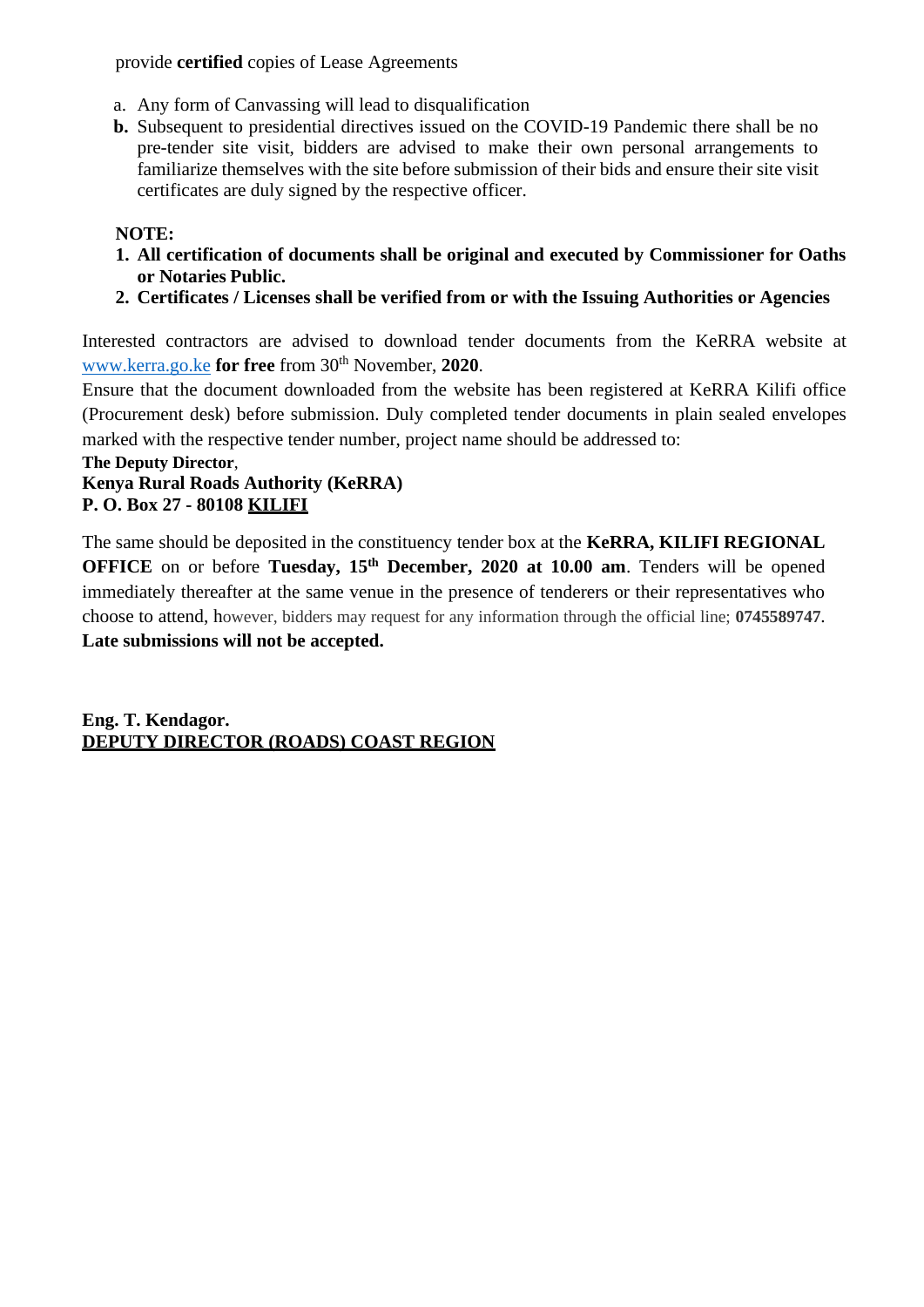| No. | <b>Pakage Number</b>                | Constituency | <b>Road Code</b>     | <b>Section Name</b>                                           | <b>Reserved</b> |
|-----|-------------------------------------|--------------|----------------------|---------------------------------------------------------------|-----------------|
| 1   | KeRRA/011/KLF/39/006/2020-2021      | Ganze        | E3101                | Jaribuni Dispensary - Maya Island                             | Open            |
| 2   | KeRRA/011/KLF/39/007/2020-2021      | Ganze        | C <sub>231</sub>     | Kidungwa - Dida                                               | Women           |
| 3   | KeRRA/011/KLF/39/008/2020-2021      | Kilifi South | G31281               | Kijipwa Police Station - Gongoni -<br>Mwachibora              | Open            |
| 4   | KeRRA/011/KLF/39/009/2020-2021      | Kilifi North | $U-P45$              | Timboni - Dabaso Primary Road                                 | Open            |
| 5   | KeRRA/011/KLF/39/010/2020-2021      | Kilifi South | U-L5 MLD             | Dabaso Shopping Centre - Clab Shark<br><b>Restaurant Road</b> | Women           |
| 6   | KeRRA/011/KLF/39/011/2020-2021      | Kaloleni     | E3087                | Deri - St Micheals - Mwino - Mwanamunga                       | Open            |
| 7   | KeRRA/011/KLF/39/012/2020-2021      | Rabai        | E3108                | Mkapuni - Kanyumbani Road                                     | Open            |
| 8   | KeRRA/011/KLF/39/013/2020-2021      | Rabai        | URF RB 01            | Makobeni - Mleji Primary School                               | <b>PWD</b>      |
| 9   | KeRRA/011/KLF/39/014/2020-2021      | Rabai        | URF RB 02            | Rabai Power - Kajiwe Primary Road                             | Open            |
| 10  | KeRRA/011/KLF/39/073/2019-2020      | Kaloleni     | C <sub>236</sub>     | Kizurini- Mihingoni                                           | Open            |
| 11  | KeRRA/011/KLF/39/075/2019-2020      | Rabai        | C101                 | Mleji-Ribe Boys                                               | Youth           |
| 12  | KeRRA/011/KLF/39/017/2020-2021      | Magarini     | <b>URF MGN</b><br>01 | Dodosa Bungale Road                                           | Youth           |
| 13  | KeRRA/011/KLF/39/018/2020-2021      | Magarini     | C <sub>233</sub>     | Karimboni-Marekebuni                                          | Open            |
| 14  | KeRRA/011/KLF/39/019/2020-2021      | Kilifi North | C <sub>231</sub>     | Dida - Mrima Wa Dzovu                                         | <b>PWD</b>      |
| 15  | KeRRA/011/KLF/39/020/2020-2021      | Kilifi North | C <sub>231</sub>     | Mrima Wa Dzovu - Dzunguni                                     | Open            |
| 16  | KeRRA/011/KLF/39/021/2020-2021      | Kilifi North | C <sub>231</sub>     | Ezamoyo - Kakanjuni                                           | Women           |
| 17  | KeRRA/011/KLF/39/022/2020-2021      | Kilifi North | C <sub>231</sub>     | Kakanjuni - Mdzongoloni                                       | Open            |
| 18  | KeRRA/011/KLF/39/023/2020-2021      | Kilifi North | C <sub>231</sub>     | Mdzongoloni - Kibaoni                                         | Open            |
|     | 19   KeRRA/011/KLF/39/024/2020-2021 | Kilifi North | C <sub>231</sub>     | Dzunguni - Ezamoyo                                            | Youth           |
| 20  | KeRRA/011/KLF/39/025/2020-2021      | Kilifi South | C <sub>234</sub>     | Mtwapa - Bomani                                               | Open            |
| 21  | KeRRA/011/KLF/39/026/2020-2021      | Kilifi South | C <sub>234</sub>     | Bomani - Vipingo Ridge                                        | Women           |
| 22  | KeRRA/011/KLF/39/027/2020-2021      | Kilifi South | C <sub>234</sub>     | Vipingo Ridge - Ngombeni                                      | Open            |
| 23  | KeRRA/011/KLF/39/028/2020-2021      | Kilifi South | C <sub>234</sub>     | Ngombeni - Mitangoni                                          | Open            |
| 24  | KeRRA/011/KLF/39/029/2020-2021      | Kilifi South | C <sub>234</sub>     | Lutsangani - Pingilikani                                      | <b>PWD</b>      |
| 25  | KeRRA/011/KLF/39/030/2020-2021      | Kaloleni     | C <sub>236</sub>     | Kizurini - Mihingoni                                          | Open            |
| 26  | KeRRA/011/KLF/39/031/2020-2021      | Kaloleni     | C <sub>236</sub>     | Kwademu - Solace Education Centre                             | <b>PWD</b>      |
| 27  | KeRRA/011/KLF/39/032/2020-2021      | Kaloleni     | C <sub>236</sub>     | Solace Education Centre - Nzovuni River                       | Women           |
| 28  | KeRRA/011/KLF/39/033/2020-2021      | Kaloleni     | C <sub>236</sub>     | Mihingoni - Nguruweni                                         | Open            |
| 29  | KeRRA/011/KLF/39/034/2020-2021      | Kaloleni     | C <sub>236</sub>     | Nguruweni - Kwademu                                           | Youth           |
| 30  | KeRRA/011/KLF/39/035/2020-2021      | Rabai        | C <sub>101</sub>     | Chauringo - Mtsanjeni                                         | Open            |
| 31  | KeRRA/011/KLF/39/036/2020-2021      | Rabai        | C <sub>101</sub>     | Mtsanjeni - Jinyume - Myatsani                                | Open            |
| 32  | KeRRA/011/KLF/39/037/2020-2021      | Rabai        | C <sub>238</sub>     | Bondora-Maereni                                               | Youth           |